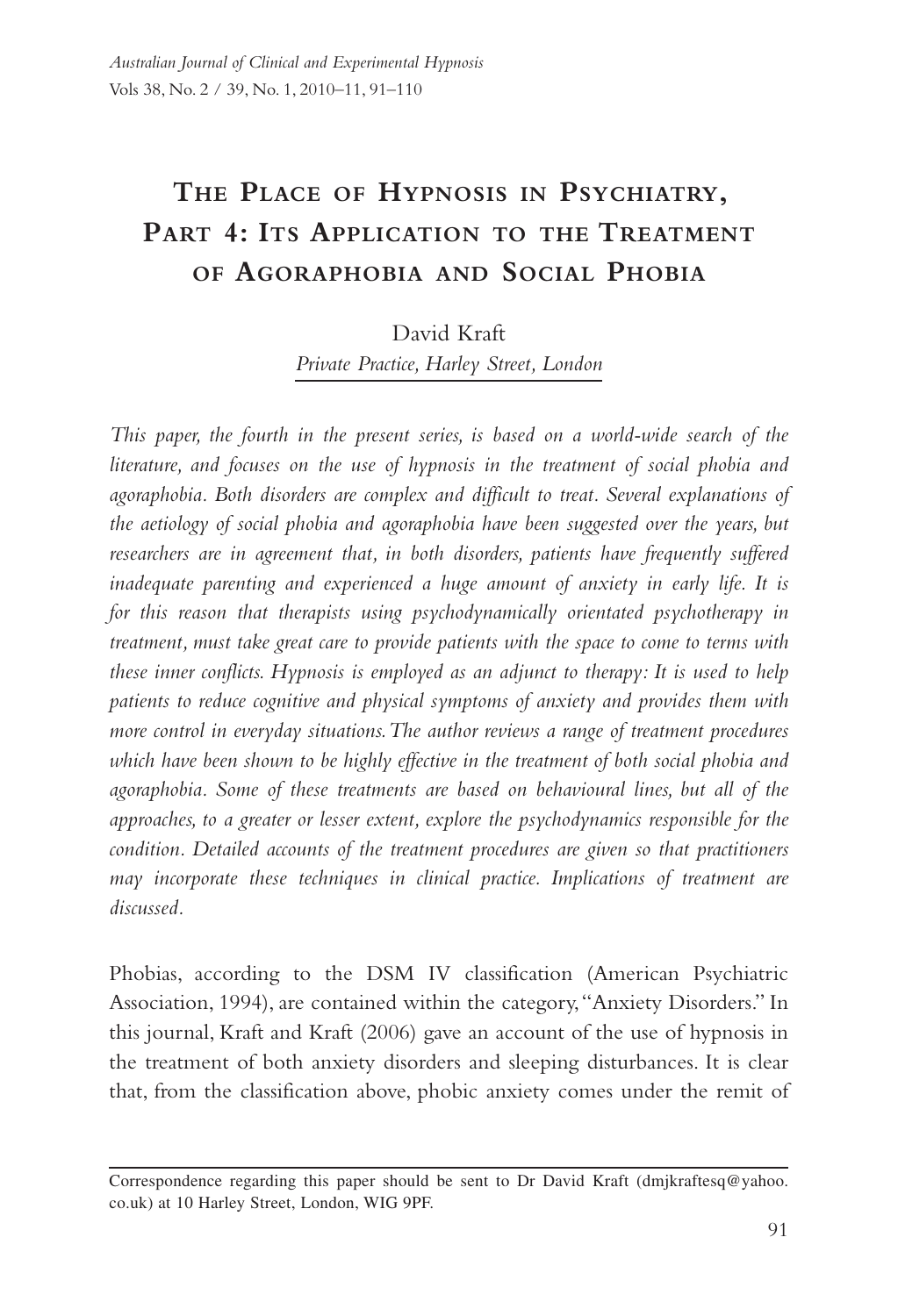anxiety disorders; however, due to the complex nature of both agoraphobia and social phobia, the author has decided to devote this paper to the subject. The following study looks at the way in which hypnosis has been employed as an adjunct to psychodynamic psychotherapy in the treatment of agoraphobia and social phobia. These disorders will be elaborated now and the role of hypnosis in their treatment considered.

# **AGORAPHOBIA**

Agoraphobia is a very complex condition and varies from person to person. The *Shorter Oxford Dictionary* (OUP, 1993) defines the term as "an irrational fear of open spaces"; however, the Greek word "agora" literally means "assembly" or "market place." Individuals suffering from agoraphobia are anxious about a range of places or situations outside the comfort and safety of their home, although this can be extended to other places near or around the local area. These places are known as "comfort zones" (Chambless, 1982). Agoraphobics can indeed fear open spaces, but can also be afraid of being in a crowd, standing or walking across a bridge, travelling in a car, on a train or bus, being alone, standing in a field, meeting friends, climbing hills, going shopping, walking amongst tall buildings, and some fear different types of weather. The effects of agoraphobia vary considerably: some individuals are housebound while others are able to venture into the outside world, albeit with varying degrees of success (Buglass, Clarke, Henderson, Kreitman, & Presley, 1977; Chambless, 1982); further, each person can experience fluctuations within a week or month, and traumatic incidents in everyday life can often have a deleterious effect on wellbeing. In many instances, agoraphobic patients feel that they cannot escape a situation and most go at lengths to avoid difficult situations which might potentially set off a phobic response: Agoraphobia is often accompanied by panic attacks and these, according to DSM IV, can produce a range of symptoms. These include: palpitations and accelerated heart rate, hyperhidrosis, trembling or shaking, shortness of breath, choking sensations, chest pain, nausea, abdominal pain, dizziness or light-headedness, dissociation and/or feelings of depersonalization, feelings of losing control, fear of dying and hot flushes.

More often than not, individuals with agoraphobia stop working or begin to develop phobic attacks as a result of having stopped work (Ellis, 1980; Katerndahl & Realini, 1997); furthermore, their reduced mobility outside the house affects overall quality of life (Leon, Portera, & Weissman, 1995;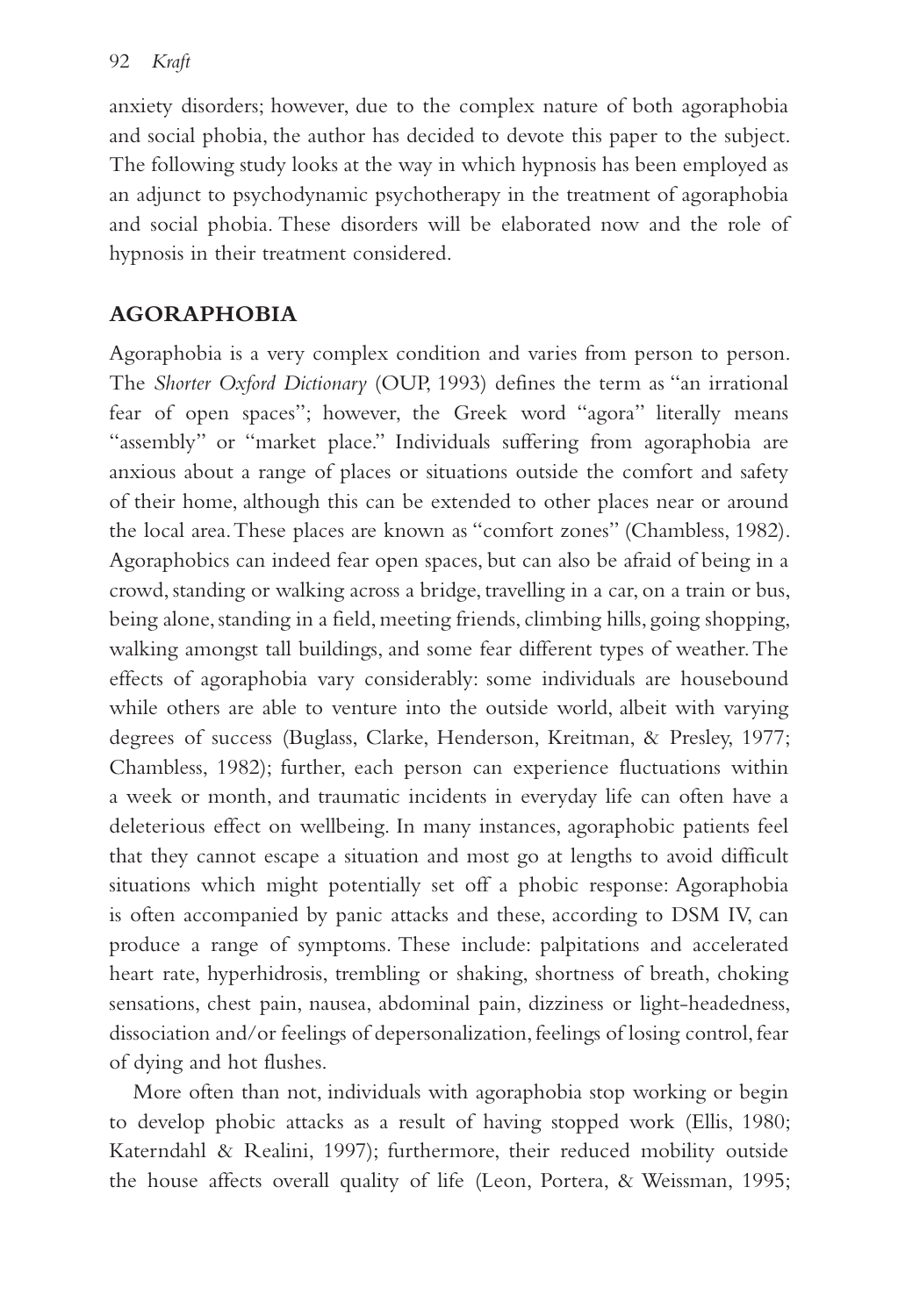Milne, 1988). Others continue to work or expose themselves to their own personal feared situation or place, but continue to be anxious, and this is often associated with intermittent panic attacks. However, agoraphobia is selective and in some cases, for instance, on special occasions, individuals are able to cope with a feared situation with a companion or "safe partner." However, these associated panic attacks can be so traumatic that many sufferers avoid any situation which might lead to a reaction and, as the condition worsens, more complex avoidance patterns begin to emerge. Some individuals who have been suffering from agoraphobia for a period of time complain that the mere anticipation of having a panic attack is enough for them to avoid, or be fearful of, a specific situation or place: Some authors refer to this as "the fear of fear" (Goldstein & Chambless, 1978; Kraft & Kraft, 2004).

Agoraphobia is very difficult to treat and its aetiology often centres around complex and irregular family dynamics: It is for this reason that treatment tends to be long-term (Milne, 1988). A number of case studies has shown that agoraphobia can be treated using behavioural procedures, and successful results have been reported using systematic desensitization (Kraft, 1967; Wolpe, 1958), group exposure (Teasdale, Walsh, Lancashire, & Matthews, 1977), flooding (Matthews et al., 1976), in vivo exposure (Emmelkamp, 1980), and hypnosis (Mellinger, 1992; Gruenewald, 1971). Agoraphobia has also been treated using antidepressants (Mavissakalian & Michelson, 1986), psychotherapy (e.g., Shilkret, 2002) and CBT (Beck & Emery, 1985). However, whether hypnosis is used as an adjunct to therapy or not, due to the complexity of this condition, it is extremely important for clinicians to provide clients with the opportunity to come to terms with the psychodynamics responsible for their condition. The following looks at how hypnosis can be employed to accelerate and enhance treatment in clinical practice.

An extensive search of the literature has uncovered seven studies which have used hypnosis in the treatment of agoraphobia: The first two studies (Gruenewald, 1971; Jackson & Elton, 1985) use a hypnoanalytic approach with age regression, the third and fourth studies (Hobbs, 1982; Schmidt, 1985) both use audiotapes, the fifth study (Mellinger, 1992) employs a hypnotically augmented multidimensional approach, while the sixth study (Roddick, 1992) uses a fantasy technique to encourage cognitive re-structuring. Finally, the seventh paper (Milne, 1988), is useful in that the therapist employs a number of approaches in treatment including group therapy, ego strengthening and the gradual introduction of hypnosis from a process similar to meditation. In all of these studies, with perhaps the exception of the final study (Roddick,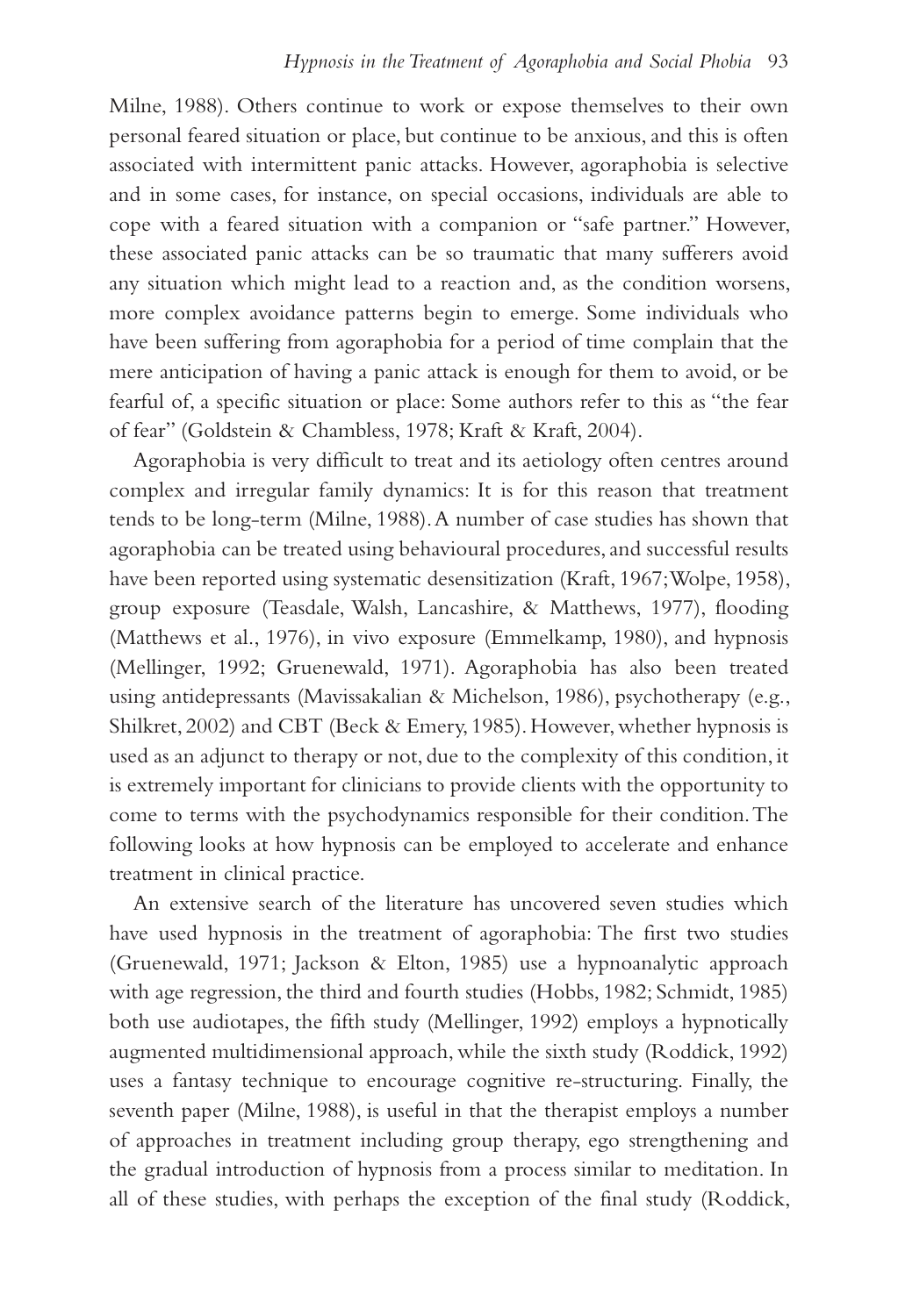1992), the treatment hinges on an exploration of the family context in order to uncover the sources of the agoraphobia.

## **Hypnoanalysis and Age Regression**

Often in treatment, agoraphobic patients are highly resistant, and therapists need to make some important decisions about the treatment program and how to utilize these actions in order to effect change. In addition, the source of the phobia may lie in the distant past and focus on traumatic events in childhood involving one or both of the parents. When using age regression and/or hypnoanalysis in hypnosis, it is important to encourage the patient to explore safely their recollections of these traumatic events, but this must be done with care, and, at all times, exposure to these events should be combined with positive enhancement and ego strengthening. It is also recommended, when using age regression, to employ a dissociative technique during the process: This might include, for example, the patient watching a younger version of herself, watching a film or seeing a reflection. It is essential that the therapist should provide the patient with the opportunity to integrate the present with this past, traumatic experience and that the purpose of the regression should be to help her to learn from this event and to become stronger as a result.

Gruenewald (1971) described in detail the successful treatment of a 58-yearold woman who had had a 43-year history of agoraphobia with concomitant vertigo and anxiety attacks. She had an overwhelming fear of crossing the road, and she was petrified that she would fall over and hurt herself. In addition, she felt helpless, insignificant and small in comparison with tall buildings; these buildings seemed to close in on her and "crush her to death." In the past, her over-protective husband would accompany her for short distances around the neighbourhood, and would fulfil daily tasks for her, thus self-perpetuating her condition; however, her husband's failing health caused him to be less protective. As a result, she derived fewer secondary gains from her condition, and this, in turn, provided her with a rejuvenated motivation for therapy.

Born in Russia, the patient recounted early in treatment the fact that she had lost her only sister at the age of five, and as a result of her father's underground activities had had to leave the country shortly after this event. The patient described her mother as "hostile towards men," and she passed this hatred on to her daughter. She described the move to the U.S.A. as a frightening one: Both she and her mother, with some justification, felt that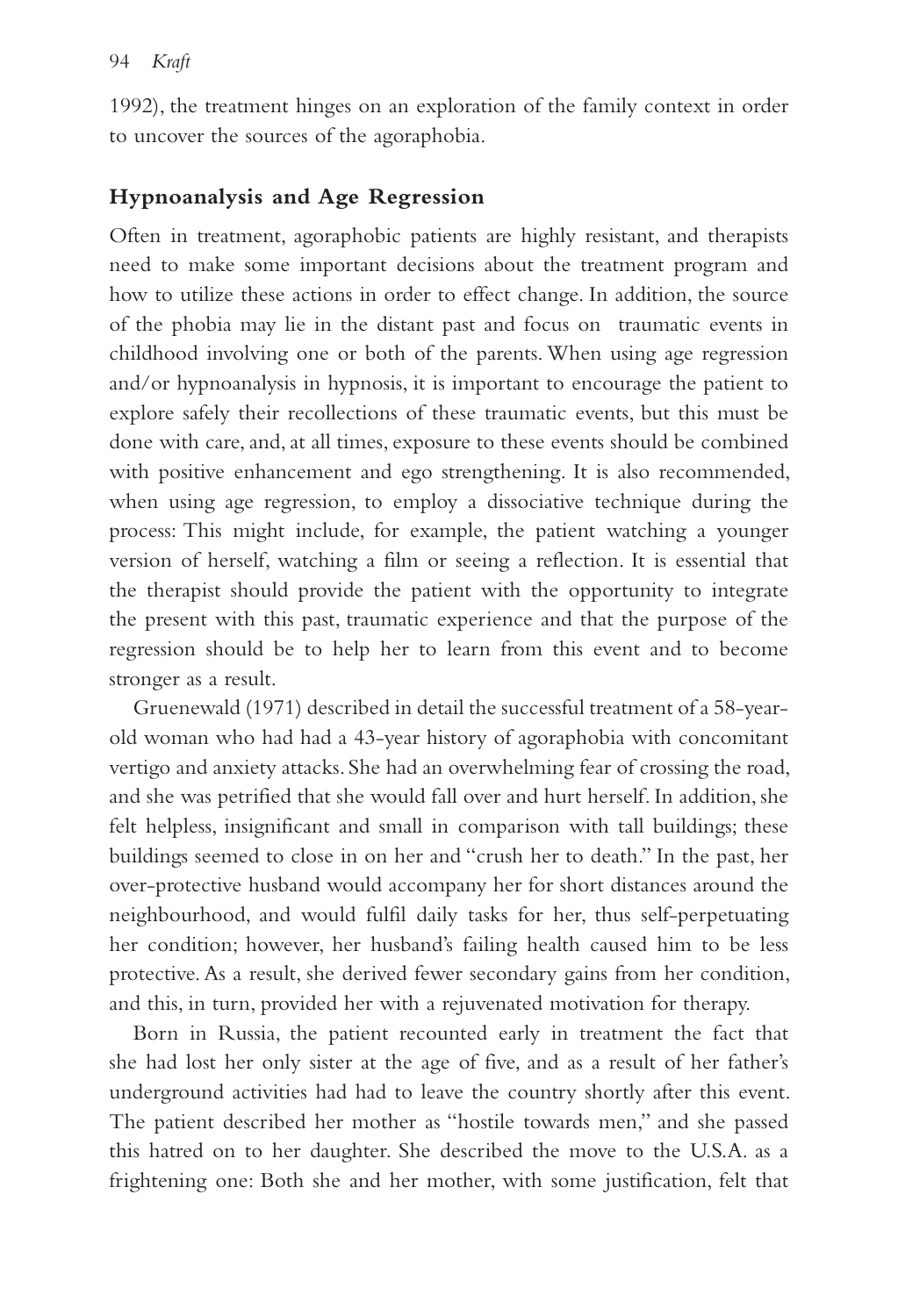they would be attacked or sexually assaulted by the soldiers on the train. But her main fear was one of abandonment: She feared that she would be left behind. This feeling was exaggerated when she arrived in the U.S.A. because she was retained on Ellis Island in order to recover from residual trachoma.

Later in treatment, the patient described her fear and trepidation when going to high school, and it was essentially at this time, aged 15, and at the time of menarche, that she developed agoraphobia and depression. She was unable to go to school, and were it not for her two brothers, who later took her to and from school, she would not have had a high school education at all. At the age of 20, the patient described having a complete breakdown and said that she had become "totally immobilized," and consequently spent most of her time in bed with severe headaches. With her father's help, aided by his optimism and humour, she was able to work locally; at 24, she married, and at 30 gave birth to a daughter. Twelve years later, after a phantom pregnancy which turned out to be a hydatidiform cyst, she suffered from a second depression which centred around the fact that she had a disappointing marriage and, consistently, sexual intercourse was a frustrating experience for her.

After several weeks of psychotherapy, a treatment strategy was formulated which would consist of three to six months of systematic desensitization, some hypnoanalysis, together with further psychodynamically orientated psychotherapy. It was clear that during the first hypnotherapy session, there was a huge amount of resistance to treatment: This manifested itself in the patient's ambivalence towards the therapist. However, the therapist overcame this using an authoritative invitation to lie down and experience "a new kind of relaxation." After the induction and deepener, she spontaneously abreacted and, after this subsided, she was encouraged to feel sensations of soothing and was given direct suggestions of reintegration. The therapist used the first hypnotherapy session to establish herself as a figure of authority and control, and she felt that this would encourage the patient to have a positive transference.

However, after several weeks it became clear that, every time the patient was asked to be active in the hypnosis, she resisted: She refused to give ideomotor signals, she was unable to simulate any sensory changes given by the therapist, and she refrained from carrying out the progressive muscle relaxation exercises at home. Later on in the treatment, the therapist employed scene visualization and sensory imagery and this started to reduce her anxiety; however, she began to develop a second psychosomatic symptom—sciatic pain. The therapist cleverly suggested that her unconscious mind "didn't have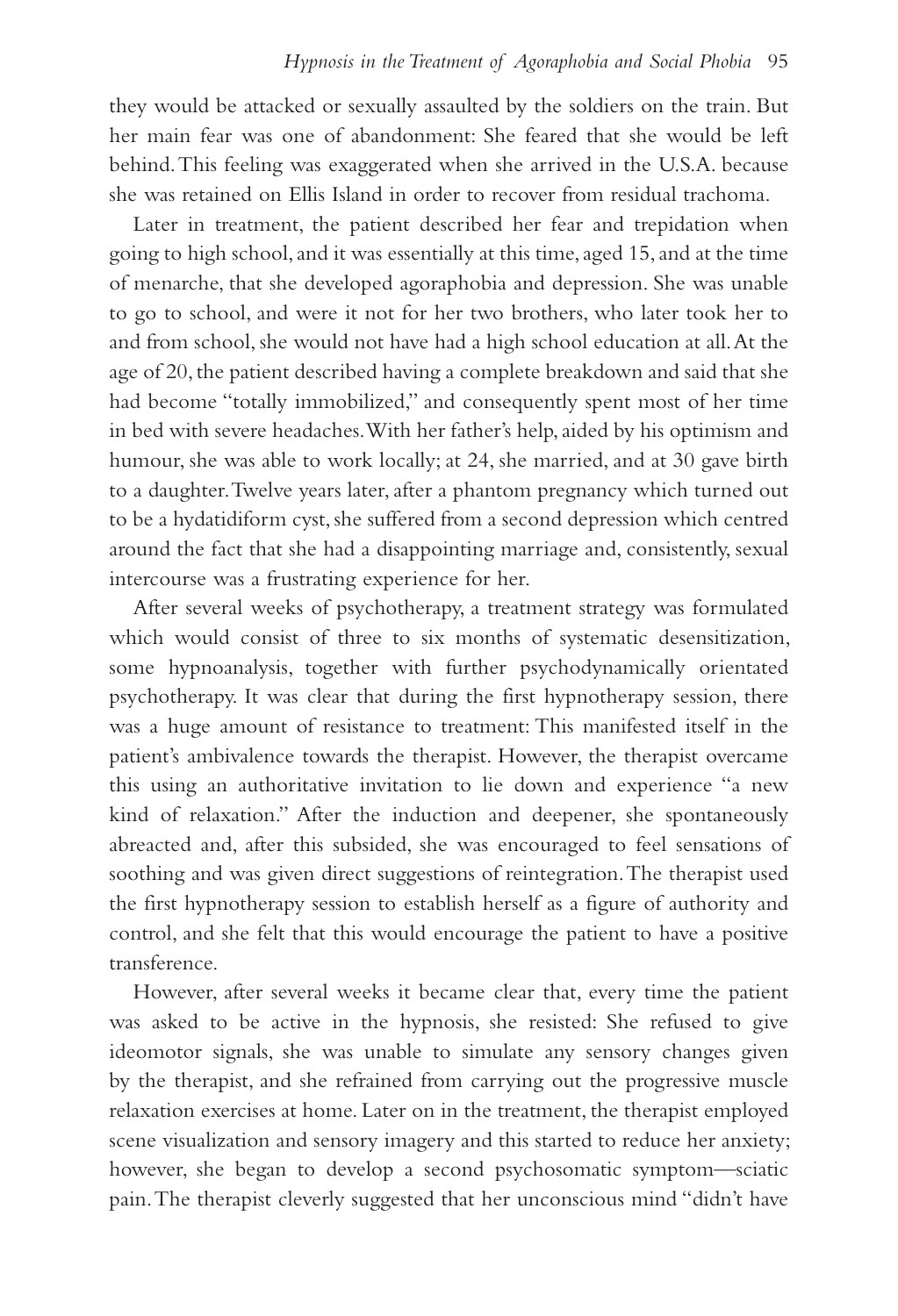to acquire a secondary symptom" if she wanted to get rid of the old one, but, if she wanted, she could consult a medical doctor on the subject about her "symptom substitution." This suggestion had the desired effect, as the mere prospect of having to pay extortionate private medical fees was enough to eliminate this secondary manifestation.

The psychodynamic psychotherapy at the beginning of each session was used to encourage the recall of stimuli in the hypnoanalysis. In the following weeks, the patient recalled three memories in her past which illustrated the roots of her agoraphobia. One recurring image was at the age of four or five. The patient described nearly drowning, and looking at nude men and women bathing in a lake; although the mother was there to revive the patient, she was absent in the fantasy image. This reinforced the therapist's opinion that one of the sources of her problem was her fear of being abandoned; the therapist gave the patient space to come to terms with her infantile erotic fantasies, her fear of abandonment and death.

The second memory was when the patient was aged seven, and it was here that she recalled various children taunting a psychotic woman. After some time, she realized that the significance of this visualization was that she identified with this lady, and it was connected with her fear of failure. The third memory dated back to her ninth or tenth year. The memory consisted of her riding on her bike only to have her mother reprimand her when she got home. Her mother told her that there were many dangers outside: She realized at this point that she was made to feel that the outside world was a place that was associated with fear and trepidation. The patient also said that she enjoyed lying in the meadow, and the therapist utilized this memory to encourage feelings of strength and renewed hope. The age regression, in all cases, was used to set the patient on a new path, where she was in charge of her destiny. After these hypnotherapy sessions, the therapist then encouraged the patient to address this material and work through it, and she also set a time limit for the end of treatment. At the follow-up, a year later, she said that she was coping well, she had improved control of her anxiety and was coming to terms with her husband's increasing lack of mobility.

Jackson and Elton (1985), treated four females all of whom met the criteria for agoraphobia. In two of the cases reported, hypnosis was used as an adjunct to treatment. In the first case, the authors described the treatment of a 41-yearold lady, Mrs B, who had had a long history of suffering from agoraphobia. When she was considered for treatment, she reported that she was unable to travel on public transport and could not cope with crowded places on her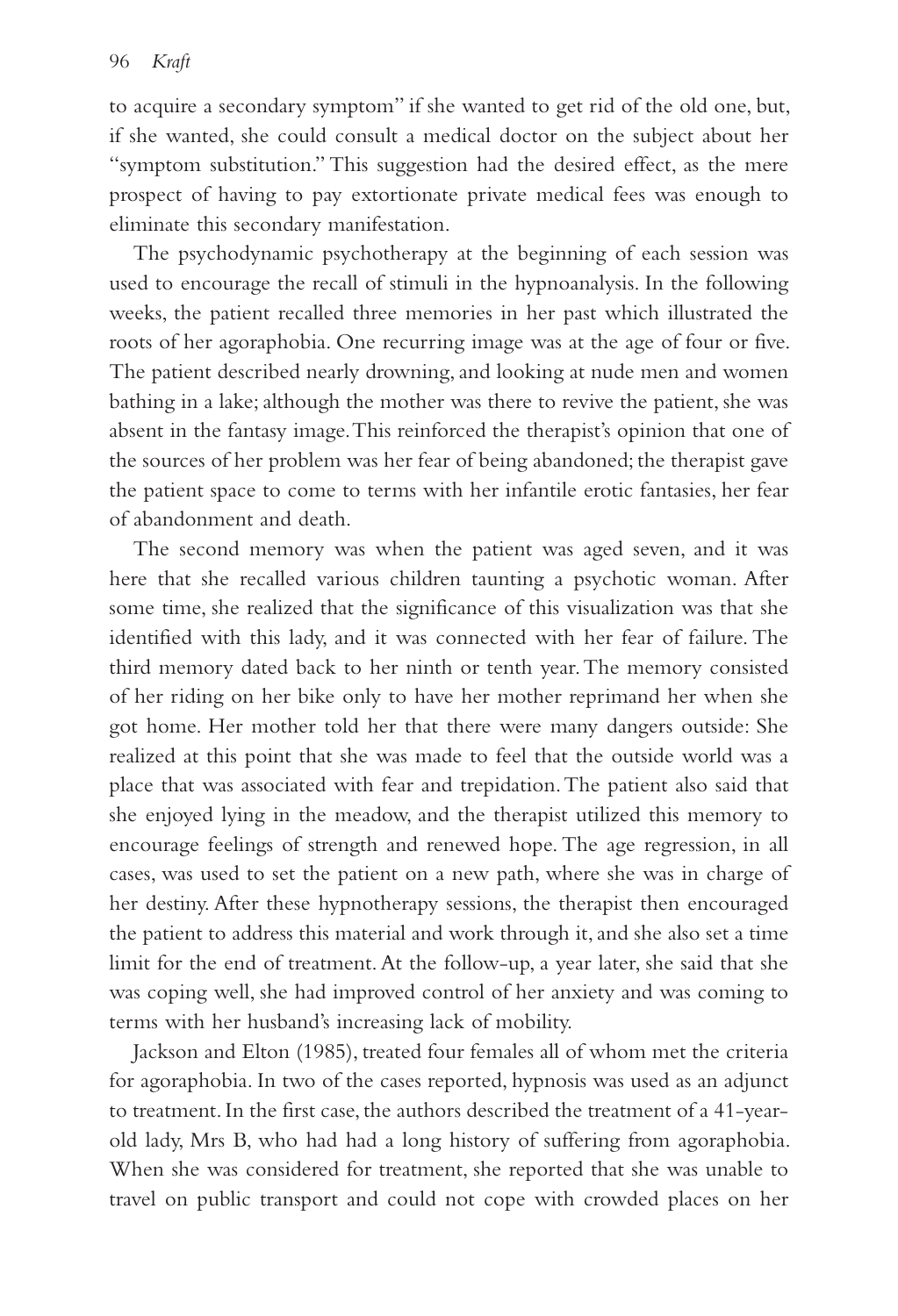own. At the time, she was still taking amitriptyline (75-100 mg daily), and clorazepate (15 mg at night), and this was gradually stopped before treatment began. Over the next six months, Mrs B went to the senior author (Jackson) for treatment, and she experienced significant gains in the initial stages using in vivo exposure therapy alone. However, these gains stopped in their tracks and the patient complained that she had experienced anticipatory anxiety. Further, she pointed out that, although she was able to travel on a train, she had had a number of panic attacks, especially when visiting her mother or when she was the only woman in the carriage.

Using hypnosis with age regression, Mrs B described a traumatic party scene at the age of eight in which her mother encouraged strange men to undress and fondle the petrified girl. At this point, Mrs B abreacted and screamed that she hated her mother. Her ambivalent feelings toward her mother engendered guilt because she was now old and frail, but the acknowledgement of this was extremely empowering for the patient. She also pointed out that she projected the molesters' faces onto the men on the train and felt that they were going to harm her or undress her in a similar way. The therapist made sure that, during the age regression, she was connected with the present, and that she should use this past event to make her stronger in the future. Following this important session, Mrs B was able to tell other people—including her friends and family—about this experience, and this had a huge relieving effect on her anxiety. As a result, Mrs B was able to travel freely on public transport. However, this caused further problems in the family context: It seemed that the husband had a vested interest in keeping Mrs B immobile and, now that she was able to travel more freely, he became increasingly more introspective, increased his alcohol intake and underplayed her treatment gains. In the psychotherapy, Mrs B revealed that she had not had sexual intercourse with her husband for some time, and that he was impotent. It was clear that her phobia camouflaged her husband's condition and the therapy focused on accepting her ambivalence and feelings of guilt. At the follow-up, the patient was completely asymptomatic.

The second patient described by these authors was a 42-year-old lady who feared leaving the house, shopping and using public transport. The patient had sessions once a week for 11 weeks. Early on in the treatment, the patient complained that she would be unable to practise the in vivo desensitization work because of her uncontrollable fear that she would be attacked by her ex-husband. This fear was eliminated in a single two-hour hypnosis session in which she was exposed to scenes in which she was being attacked by her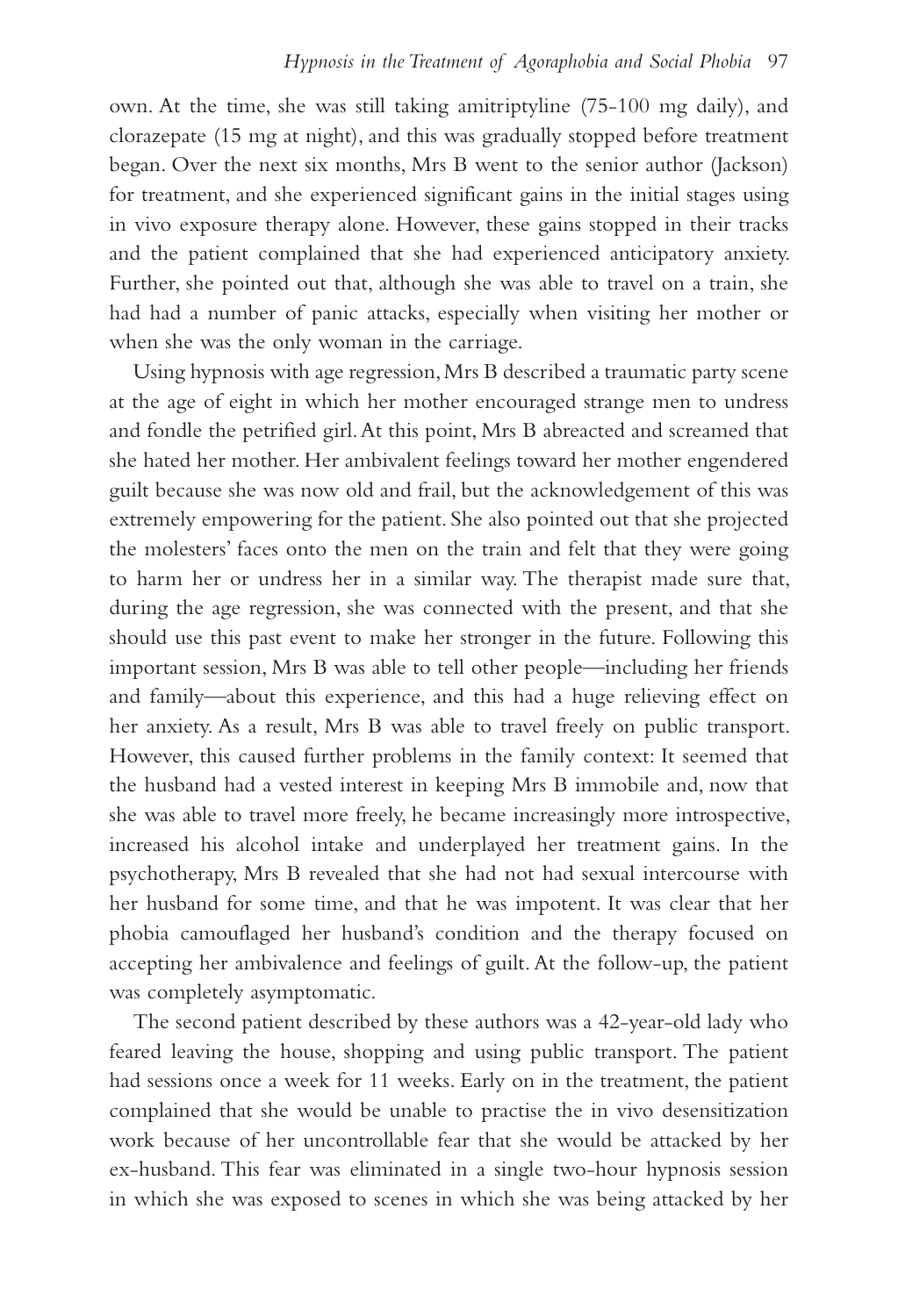ex-husband. She then began to carry out various in vivo exercises on public transport.

After several weeks, the patient reported that, although her children upset her, she was unable to voice her opinions because of her uncontrollable fear of losing them, and this caused her to carry around with her a huge amount of repressed anger towards her children. Over a number of sessions, the patient was encouraged to express these feelings to her family. She also continued to practise her in vivo exposure tasks and made significant improvement.

## **Use of Audiotapes**

In some cases, particularly in the early stages of treatment, agoraphobic patients are unable to get out of the house and go for treatment. It is, therefore, helpful to provide telephonic sessions or to arrange home visits in order to help patients overcome the immense fear associated with leaving the "safe zone."

Schmidt (1985) used a unique approach in the treatment of a 28-year-old female with agoraphobia. To begin with, she explained that she had developed agoraphobic symptoms after a prolonged trauma at work. In the first instance, she was unable to go shopping, and this caused a huge amount of anxiety; but this developed, and after a while she was unable to go further than her neighbour's house across the street. The therapist arranged for a house call, at which the patient insisted that her neighbour be present at least somewhere in the house. The treatment strategy was designed to start with autogenic training (Luthe & Schultz, 2001), and then moving on to goal-centred hypnotherapy: This was combined with the use of specifically designed audiotapes. The rationale behind this was that the initial training in hypnosis would give the patient immediate success and feelings of empowerment, and that a carefully designed imagery program on audiotape, if practised regularly and consistently, would desensitize the patient to public places.

In the first session, after initial history taking, the therapist demonstrated the six steps of autogenic training as described by Schultz (Jencks, 1973; Luthe & Schultz, 2001): During this part of the therapy, the patient was encouraged to attain relaxation by imagining changes through progressive muscle relaxation, temperature, feelings of heaviness or lightness, and reducing heart and respiration rates. Following this, the therapist discussed with the patient the treatment program which consisted of (a) audiotapes, which helped her to experience different levels of relaxation, using all the sensory modalities, and (b) a graded imagery program. The first scenario in the graded imagery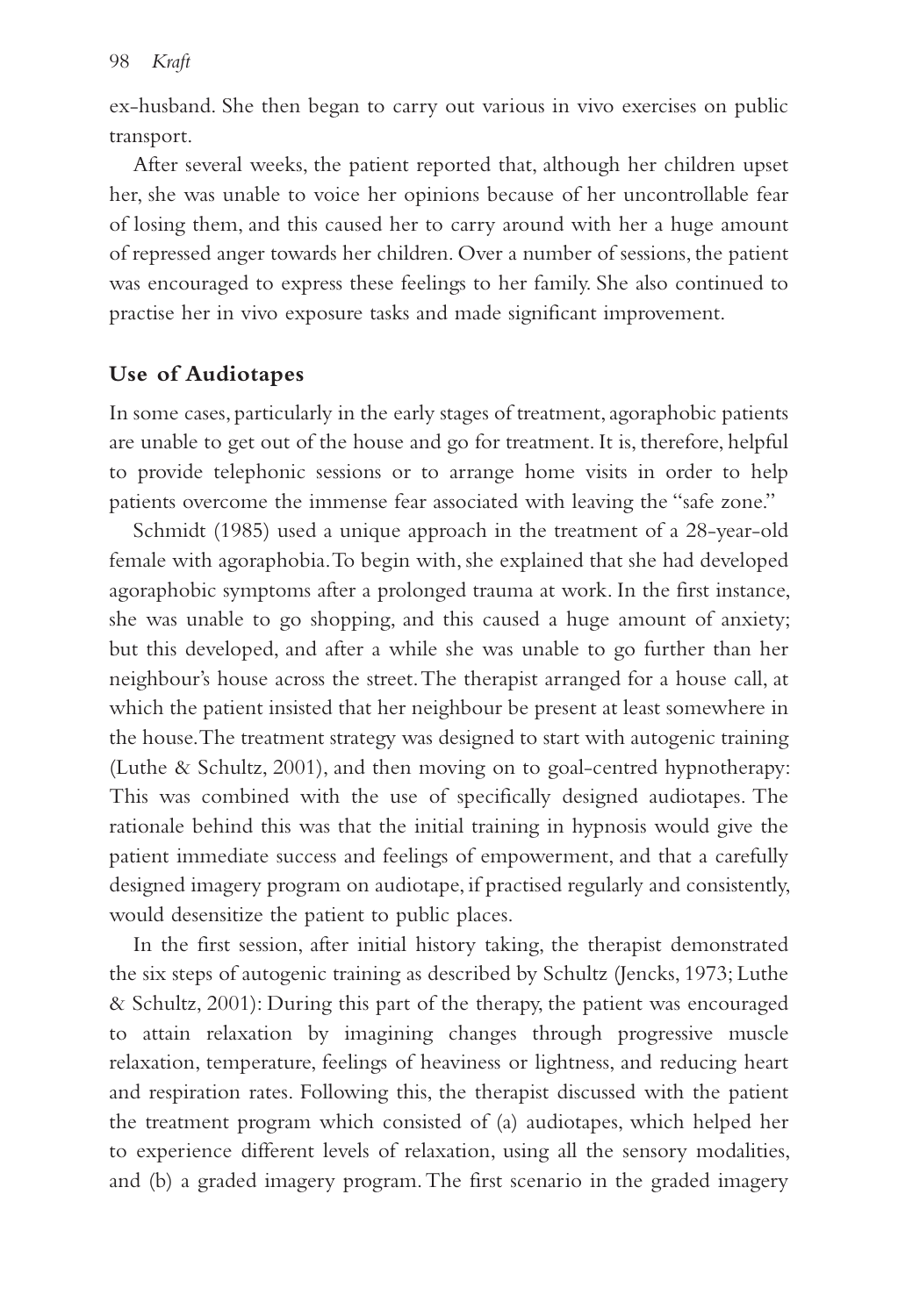program was to practise, in hypnosis, going on a trip with her husband near to the house, and gradually these distances were increased. As the therapy progressed, the patient negotiated with the therapist that one of the final goals would be to be able to go to the shopping mall.

It is important in treatment that the patient begins to exercise control not only in the consulting room but also in everyday situations. The therapist recognized this and, when the patient stressed the importance of moving slowly towards each goal, he responded appropriately and to the benefit of the patient. Each new scenario, which gradually moved closer and closer to the shopping mall, was incorporated into a new audiotape, and subsequently mailed to the patient; further, on completion of each task, the therapist arranged for a telephone session. These sessions were essential for the following reasons: They provided her with the support and encouragement that she needed, but they also gave her the opportunity to discuss her progress, and also to make any necessary changes to treatment strategy. She also felt that she had involvement in the process, and her somewhat obsessive nature and motivation were utilized by the therapist: Indeed, she consistently practised the autogenic training on a day-to-day basis and reported back a huge amount of material relating to her personal associations and thought intrusions each stage of the treatment. Her therapist also gave her direct suggestions to meet friends during the week, and these suggestions were accompanied by feelings of lightness. He pointed out that these lighter steps would build her self-confidence and provide her with a new sense of optimism. The treatment lasted six months and, in a letter to her therapist, she commented that her progress had been maintained.

Another approach which utilized the use of audiotapes is one by Hobbs (1982). She outlines a treatment program emphasizing the fact that the agoraphobic patients become introspective and self-analytical and that the therapist should interrupt this pattern of behaviour in order to effect change. In addition, agoraphobic patients are often overwhelmed by external and internal stimuli—for example, sound, heat and cold, light, climate, crowds and this hyper-suggestibility to all the sensory modalities can be utilized by the therapist in the hypnosis in order to provide them with the opportunity to effect change in their own environments.

Hobbs emphasized that the first consultation is critically important for agoraphobic patients—and all patients for that matter. When a patient comes for the first session, (s)he has made a conscious decision to comes to terms with the fact that (s)he has a problem that needs to be resolved; and, for some, the wait in the consulting room can be enough to provoke a panic attack of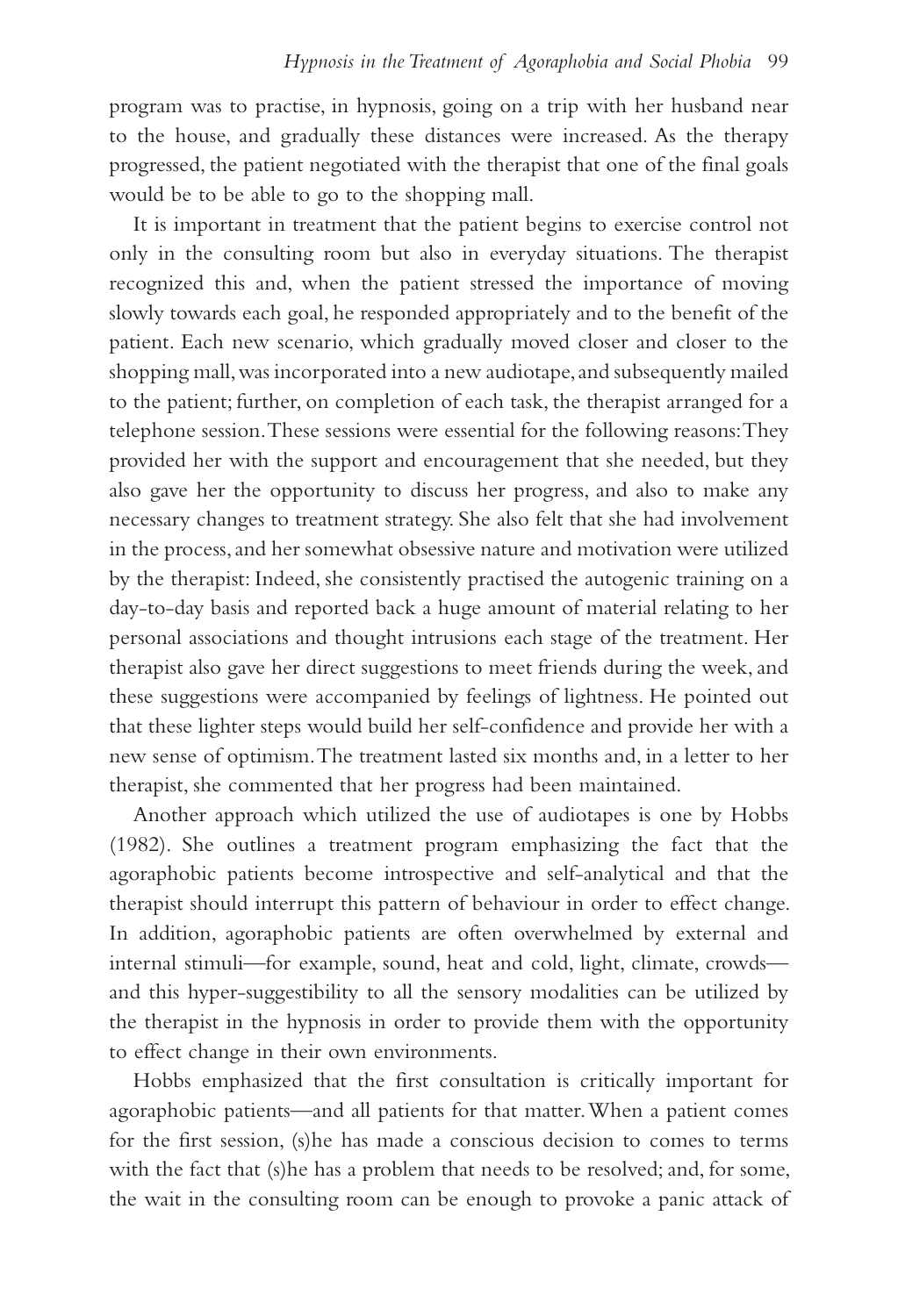some kind (Kraft, 2011). Hobbs points out that it is important not to keep the patient waiting for too long, and it is important to build good rapport—one that is based on trust and continued support— as quickly as possible.

Quite rightly, the author points out that the first two or three sessions vary from individual to individual, but suggests that all patients should be educated about the condition, and be provided with audiotapes and explanatory diagrams which explain the physiological changes which occur during panic attacks. Patients were also given questionnaires to complete in which they were asked to construct a hierarchy of difficult, potentially anxiety-provoking scenarios. Hobbs recorded the audiotapes in order for the patient to become used to her voice, and, although the tapes were educative, she included a large number of positive terms which, working as indirect suggestions, encouraged patients to become more confident. She also gave patients relaxation tapes to use at home. The first tapes used progressive muscle relaxation, and gradually hypnosis was introduced with guided imagery. As the treatment continued, Hobbs introduced patients to their hierarchy and worked through each scenario through the use of cue cards on which self-coping statements were written. As the patients became more desensitized to their own feared situations (Wolpe, 1958) they developed the ability to cope with their anxiety and eliminated the possibility of having a panic attack.

## **Multi-Dimensional Approach**

An interesting approach to the treatment of agoraphobia is one presented by Mellinger (1992). This report stresses the importance of the therapist being adaptable in his treatment approach; indeed, Mellinger had to change his strategy after the initial stages of treatment. The patient, Mrs G, suffered from agoraphobia with panic attacks, and had a number of associated phobias including a fear of flying, driving and shopping. In the first eight weeks of treatment, Mrs G was given the opportunity to talk about her situation and her fears. She was then briefed on cognitive restructuring techniques that would help her in the future, and on the basic principles of exposure therapy—that is to say, in vivo desensitization. She was also given a thorough explanation of her disorder and was taught progressive muscle relaxation. Further, she was given alprazolam which was gradually reduced to a maintenance dose of 1.5 mg three times a day.

In the next stage of treatment, Mrs G was prepared to begin her exposure therapy which consisted of gradually exposing herself to more difficult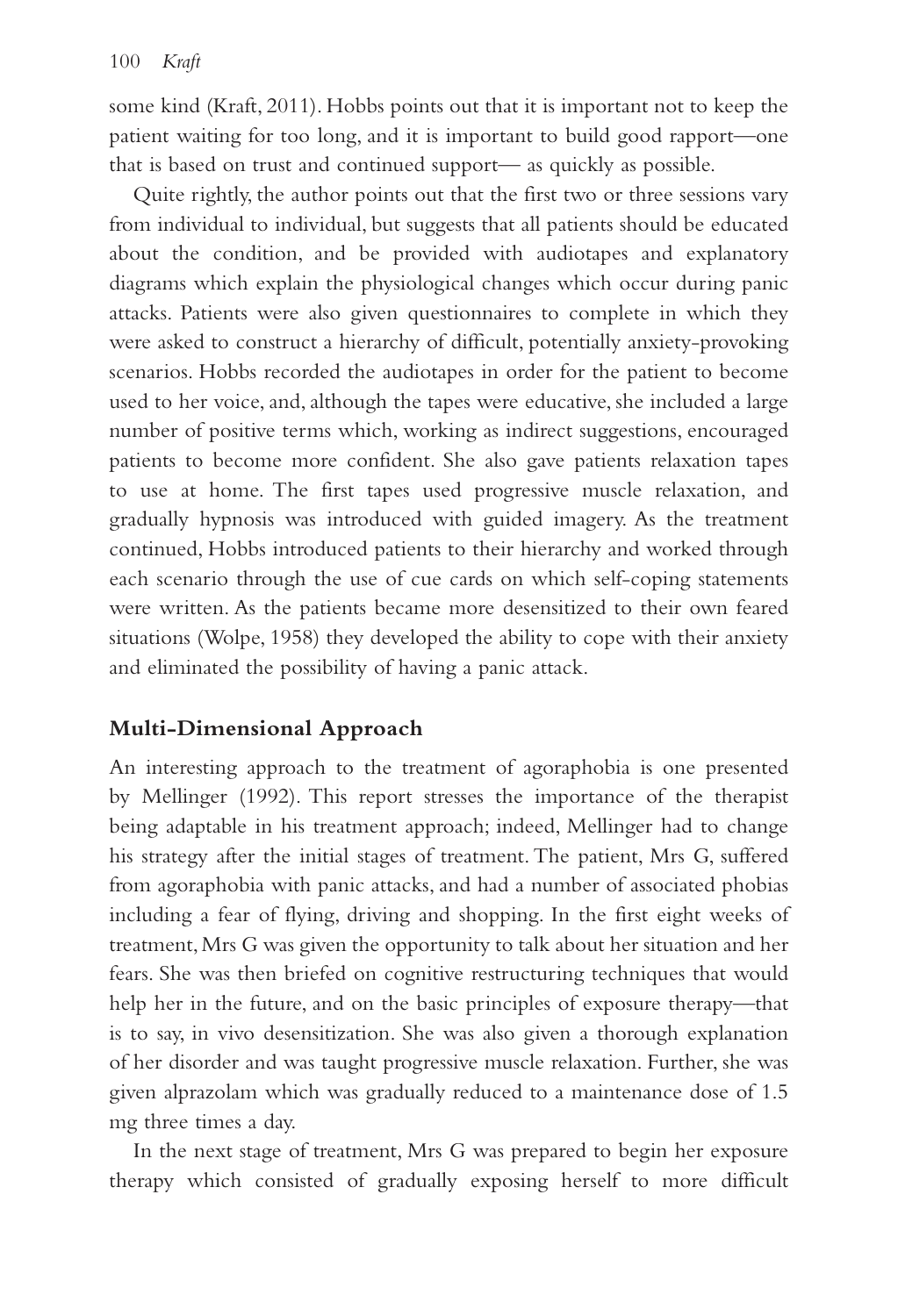anxiety-provoking situations. She planned to go to an all-night convenience store in order to buy some food; however, despite her preparation, applying both cognitive–behavioural strategies and using relaxation exercises prior to the expedition, she had a small panic attack in the shop. Mrs G reported that she had had a near escape in this situation, and as a result it was decided that they would use hypnosis and guided imagery in order to enhance her ability to cope in difficult situations before returning to the in vivo work. In this process, Mellinger also provided Mrs G with a powerful anchor which consisted of her touching her fingertips on her solar plexus, whispering the word "relax," and this method provided her with a sense of calm and even respiration. Mellinger also encouraged her to visualize herself watching herself on a television screen where she was able to adjust the volume, brightness and focus controls (Clarke & Jackson, 1983). She was able to adjust the volume in order to reduce the intensity of affect and, when working through the scenario of going to the shops, she was able to cope using this strategy. Further, she was encouraged to practise auto-suggestion by herself at home. After six weeks of this work, she started the in vivo desensitization again, using anchoring whenever she became anxious, and she practised this four to six times a week. A further five weeks of this work meant that she was able to go shopping regularly without panic and reduce her alprazolam intake. Mellinger commented that the hypnotherapy acted as a "flexible vehicle for fortifying [her] coping skills" and helped her to be more equipped to tackle real life situations, even after an initial relapse.

### **Fantasy Technique**

Roddick (1992) briefly described a case of agoraphobia in which he employed a fantasy technique in hypnosis. The patient he described was a lady who was unable even to be driven by her husband for more than a mile from her home. She had a number of associated symptoms which included dry mouth and nausea and had had to give up a successful career because of her condition. Roddick must have had problems of resistance during the initial stages because he pointed out that it took four sessions for her to get used to his approach and to be able to relax in his presence. He pointed out that, once she had got used to her therapist, he was able to use hypnotherapy successfully in the consulting room, and she began to make more rapid progress.

After the induction and deepener, Roddick addressed her unconscious mind and focused on the following: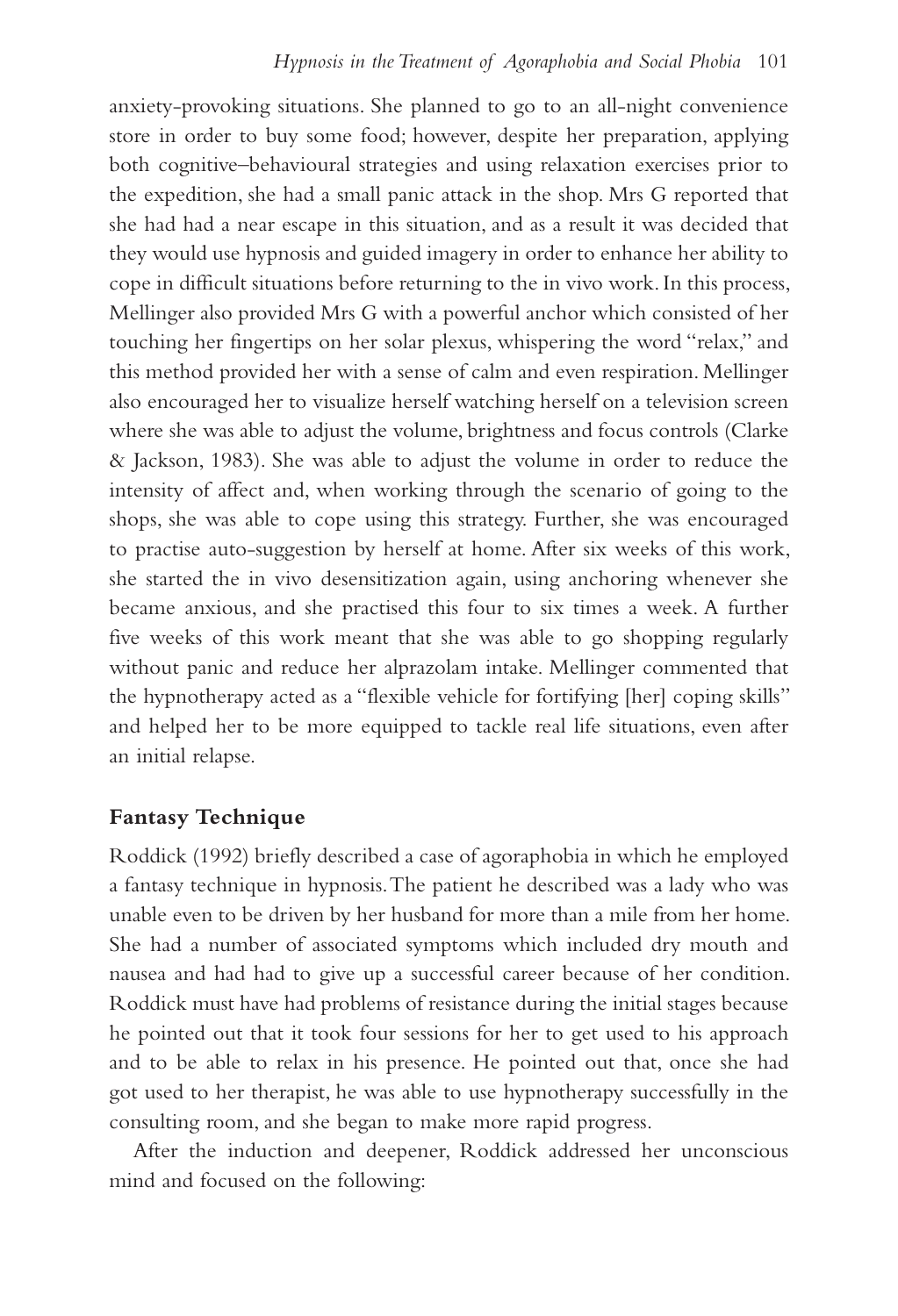- 1. The importance of practising self-hypnosis and general relaxation,
- 2. Being able to sit and travel in a car, and
- 3. Being able to eat and drink.

The therapist then suggested that the three parts should be combined in order to come up with a strategy that would enable her to cope with her agoraphobia without any problems whatsoever: This was confirmed as being an acceptable approach by the patient by way of an ideomotor signal. The strategy consisted of a "secret place fantasy" in which the patient was encouraged to throw out all her negative feelings and aspects of her life. After only two sessions, she reported that she was able to travel 200 km away to visit her family and, after a further eight sessions, she was able to drive herself to the consulting room. At the time of writing the paper, Roddick said that she continued to make progress, and had secured a full time job in the local area.

## **Use of Group Therapy and Hypnosis**

Gordon Milne (1988) reported the treatment of three women with complex agoraphobia, the most successful of which is reported below. At the start of treatment, the patient was still able to drive her car but only when accompanied by her husband. Her panic attacks were severe: She suffered from hyperhidrosis, dizziness, weakness of the legs, tingling of the hands of the feet, and, more alarmingly, depersonalization. On journeys, when she lost sight of her "safe partner(s)"—namely, her husband or her sister—she would suffer from constant thought intrusions which centred around the following fears: (a) worrying about collapsing in public, (b) going mad or (c) dying.

During the initial case history taking, she pointed out that she suffered from periods of depersonalization at school at the age of 12, and that she experienced a great deal of frustration due to the fact that no one understood her condition. She managed to control her panic attacks and feelings of depersonalization with psychotropic medication, and these attacks lessened as she grew older; however, two sudden deaths of close members of her family had reactivated her condition.

The patient was delighted to find that there were other individuals who were suffering from the same condition, and she became a regular member of the support group at the community centre. She pointed out her life was made a misery because her husband couldn't understand why she was unable to socialize, and he consequently spent more time drinking with his colleagues after work, which in turn caused a number of arguments late at night.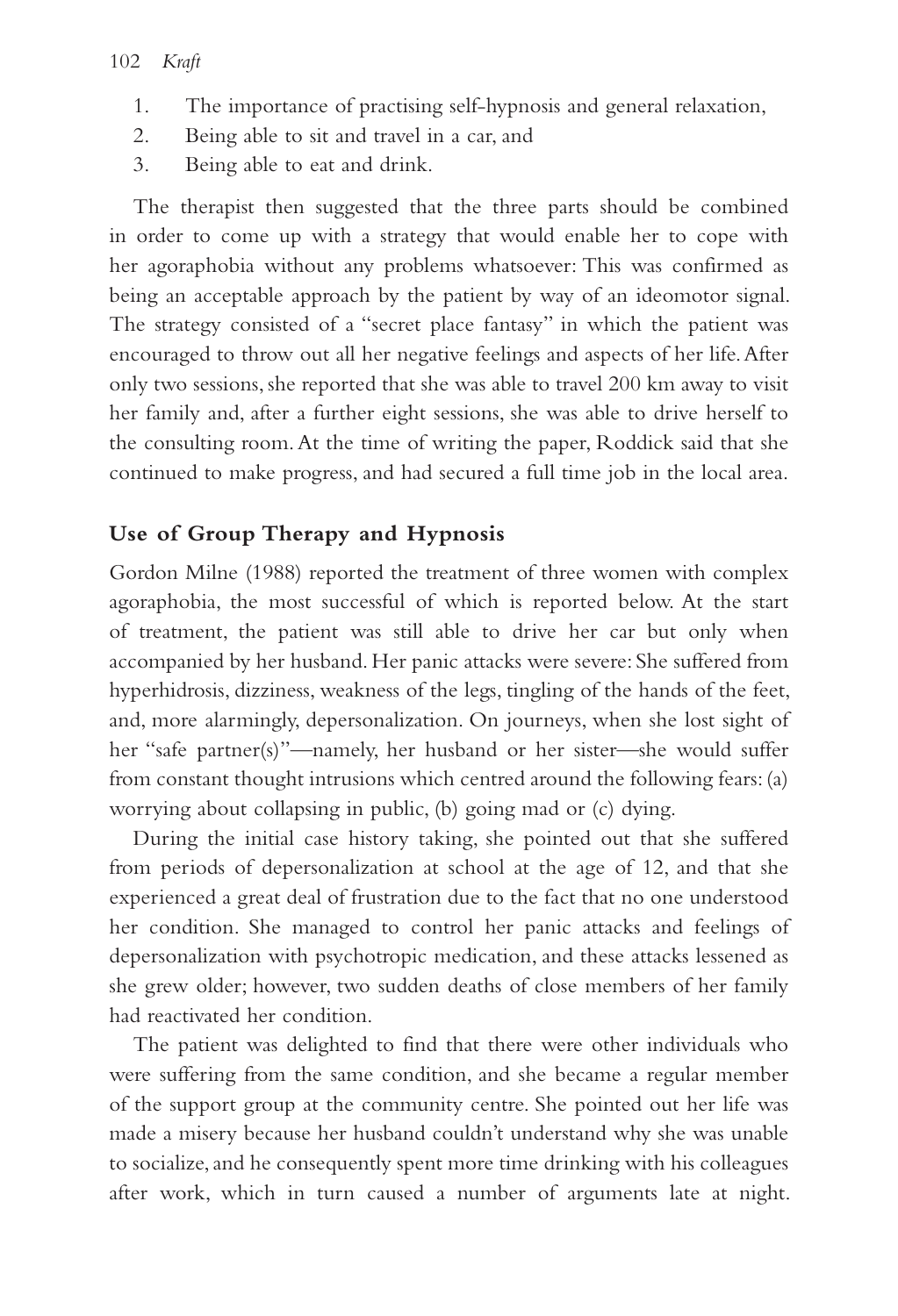Essentially, the first part of the treatment was to get the husband on board, and to brief him about the nature of agoraphobia and the treatment strategy. The therapist arranged a joint counselling session to this end.

The next stage of treatment focused on reducing the panic attacks without the use of medication: A treatment strategy was put in place so that she would gain more control of her panic attacks and gradually reduce her psychotropic medication. Hypnosis was introduced as an extension to meditation, and she was gradually able to respond adequately well to the therapist's suggestions. Later in the treatment, in the hypnosis, she was given ego strengthening to provide her with the ability to function outside the comfort of her home, and, using guided imagery, she began by sitting in the car on her own and worked towards driving to the supermarket. This process of systematic desensitization was slow. Whenever she became anxious, she raised her finger and was able to reduce her anxiety by taking five deep breaths. This exercise was taped and she practised this religiously at home twice a day.

As a result of her work in the consulting room, at home with her practice tapes, and with the continued support which she gained from being able to share and listen to other people's experiences in the support group, she made a significant recovery. Indeed, the support group was extremely helpful in this process: Not only were they able to support each other during group sessions, but they were also able to help by giving each other lifts to and from the therapy sessions. By the end of treatment, the patient was able to drive herself without support from anybody else, and was regularly going out on social events with her husband. At the follow-up, a year later, her improvement had been maintained.

### **SOCIAL PHOBIA**

According to DSM IV, Social Phobia is characterized by a noticeable fear response to social or performance situations, and this is connected with a fear of embarrassment, or being judged by other people. When social phobics experience a difficult social situation, they invariably become intolerably anxious, and this can lead to a panic attack. Often, they will go at lengths to avoid these threats and, in many cases, this can lead to a significant reduction in mobility and contact with other people. Avoidance in social phobia takes on many forms: Some patients will even avoid eating, drinking or talking in public because they fear that others will notice their behaviour or concomitant symptoms (Milne, 1988). Individuals with social phobia may suffer from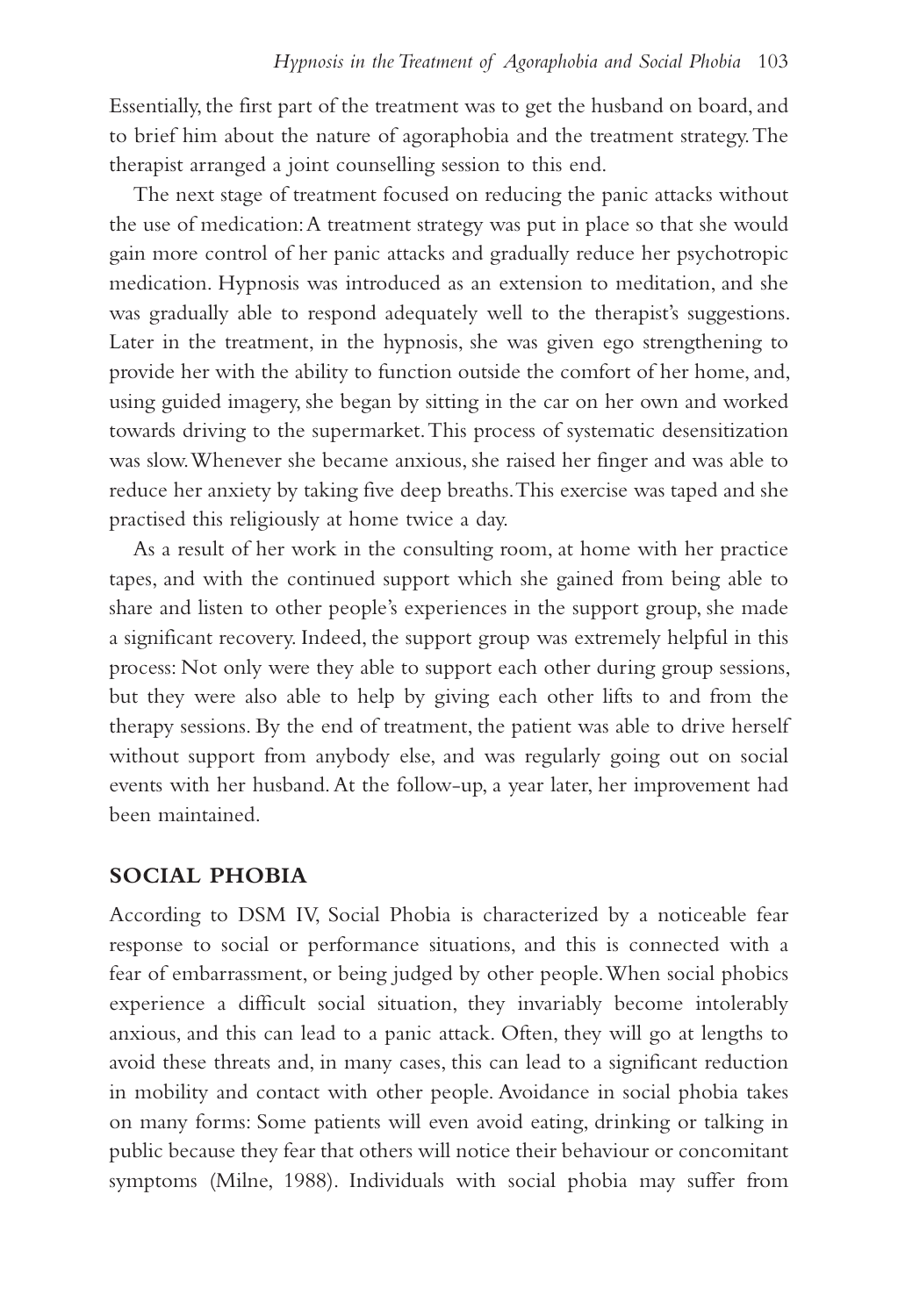the following—shaking hands, palpitations, blushing, hyperhidrosis, muscle tension, stuttering, gastrointestinal discomfort, persistent feelings of wanting to urinate and nausea.

Like agoraphobia, social phobia is extremely difficult to treat. In many cases, the source of the phobia is inextricably interconnected with the quality of their attachment with their mother from birth until the age of five (Bowlby, 1999). This attachment is essential for individuals to develop. If adequate love, attunement and comfort are provided at this stage, infants are able to begin to explore the world around them and this, in turn, leads to individuation, separation, the ability later to engage in meaningful personal relationships and to pursue a professional career (Frankel & Macfie, 2010; Kohut, 1984; Winnicott, 1984). Inadequate attachment at this stage leads to a poor sense of identity and lack of both confidence and personal autonomy in adolescence and childhood (Winnicott, 1984): This can cause a constant fear of losing significant partners and friends. Some use self-sacrificing techniques in order to maintain relationships (McWilliams, 1994), while others are unable to assert themselves or display independence in their everyday lives.

The literature search revealed only a small number of case reports that used hypnosis to treat social phobia. The treatments of choice had tended to be psychotherapy (Leichsenring, Beutal, & Leibing, 2007), CBT (Taylor, 1996), pharmacotherapy (Versiani et al., 1992) or systematic desensitization (Marzillier, Lambert, & Kellert, 1976). However, there are two studies that used hypnosis in treatment: Lipsett (1998) who combined cognitive therapy with systematic desensitization (both in hypnosis and in vivo), and Frankel and Macfie (2010) who reported a case in which the therapist used insightoriented psychodynamic psychotherapy and hypnosis. It was clear that, in both cases, to a greater of lesser extent, it was important that the hypnosis was combined with a thorough psychodynamic investigation of patients' dependency and separation, avoidance behaviour, feelings of guilt, and fears of rejection in both present-day relationships and as an infant.

Lipsett (1998) used a multi-modal approach in the treatment of a 26-yearold man with social phobia. In the first session, the patient, Eric, described how uncomfortable he felt in what he called "unstructured" social situations: He complained that he was unable to relate to people and, although he had some good friends, felt that he was handicapped in social situations, particularly with new people. Eric was asked for a goal to work towards, and he said that he wanted to be able to approach strangers with ease and to make new friends; the first goal, however, was to be able to walk into a hotel and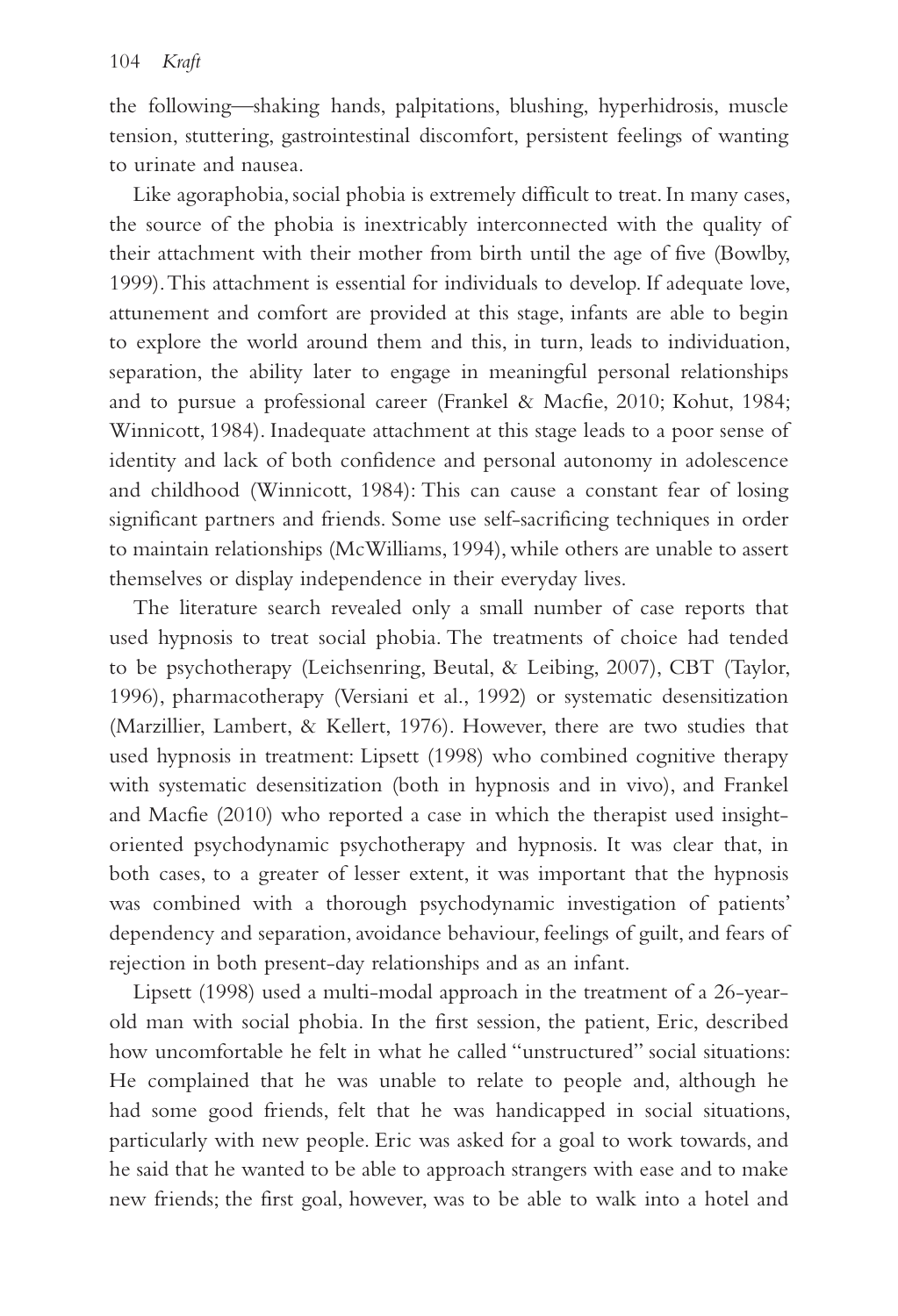have a conversation with a stranger. Eric was then given direct suggestions of wellbeing and how the hypnosis would provide him with more control of his life, his control being enhanced with ideomotor signalling. In the second session, a cognitive approach was used in order to help Eric fulfil his potential with his communication skills. He was also taught self-hypnosis and was asked to practise this twice daily: It was explained to him that this would condition his sense of relaxation when it was required. He was also asked to read Matthews' (1990) *Making Friends*.

In the third session, these "unstructured" social situations were reframed so that Eric would be able to define the parameters of the interactions—for example, he would be able to engage in conversation, talking about the topic of his choice. During the hypnosis, and using the principles of systematic desensitization, Eric was then encouraged to buy a drink and to have a conversation with a stranger in a hotel. The therapist also gave Eric ego strengthening and asked him to imagine in detail a mental representation of a confident Eric engaging comfortably in social situations in the future. This was combined with self-image work (Langton & Langton, 1983), tracing back all the steps that helped him achieve this goal. Finally, as a homework task, Eric was asked to go into a hotel and to make conversation with a stranger, and that this should be done between now and the next session.

In the fourth and final session, Eric reported that he had had a successful conversation in a hotel and had been bought a drink. Eric did, however, point out that he dreaded walking in and that he felt chest pains. Lipsett asked Eric to move from chair to chair. First, he asked him to say what he saw when he wanted to be able to enter the hotel; secondly, in the next chair, he asked him what he heard when about to enter the hotel, and at this point he said that he heard his father's voice tell him that he "could not go in there." Using a somatic bridge, Lipsett instructed Eric to follow his paralysed feelings back in time: He identified that the source of his problem was at the age of three when he was terrified of his father's anger, and he said that he wanted to 'be safe'. The therapist then instructed the older, wiser Eric to comfort this little boy, telling him that he would "be safe." As a result, Eric said that he was able to enter a hotel with feelings of being in control and that he no longer froze or had the unpleasant chest pains.

The second study, provided by Frankel and Macfie (2010), consisted of a single case study of a lady in her twenties who, although described as having social and performance anxiety, displayed all the features of social phobia. She avoided confronting friends and family when she was angry; she experienced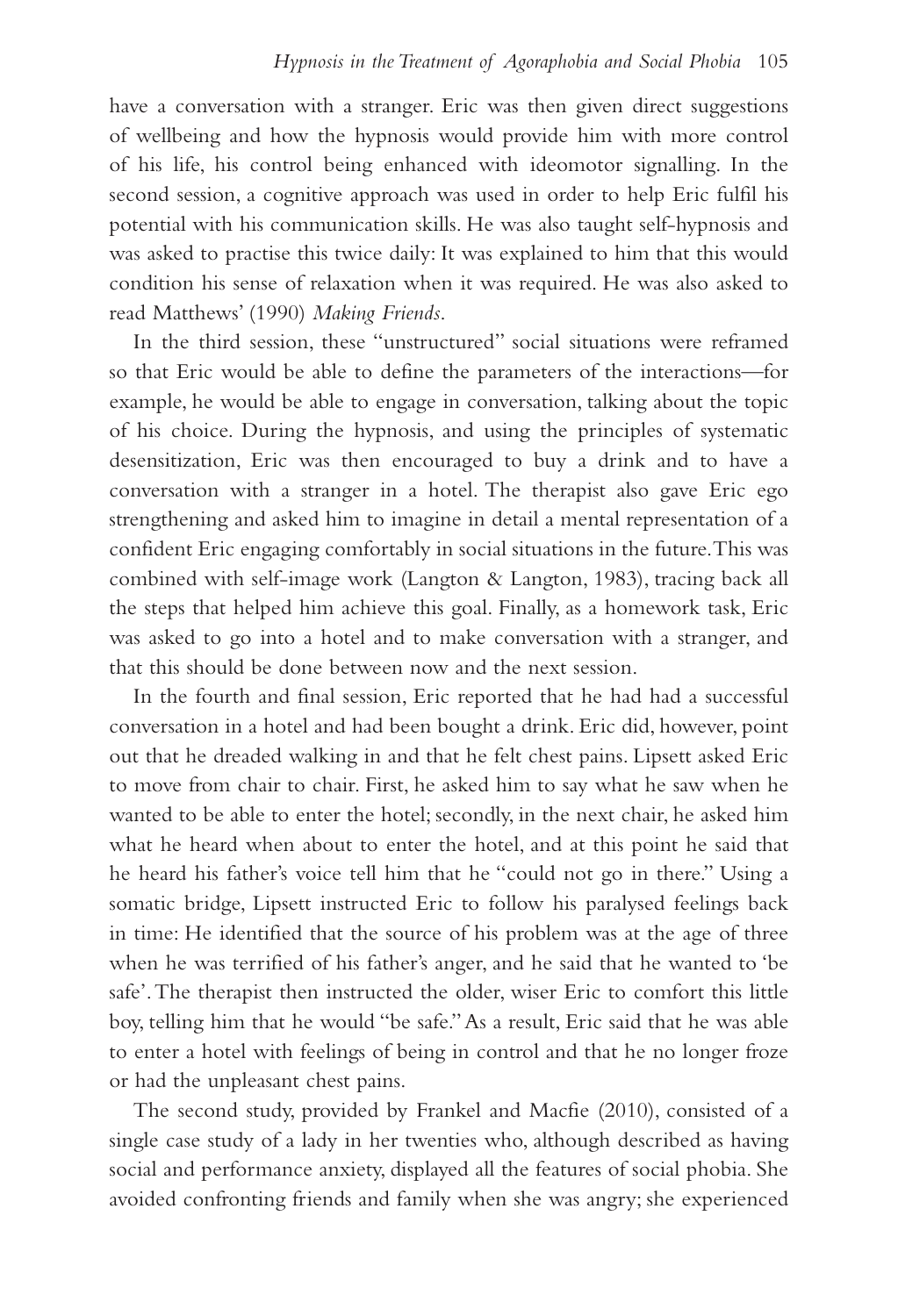accelerated heart rate and impaired attention; she had extreme difficulty in forming meaningful relationships with friends and potential romantic partners; and was obsessed with time management and meeting deadlines at work. The treatment consisted of 13 months of insight-orientated psychodynamic psychotherapy on a weekly basis, which amounted to 58 sessions in total, and this was combined with hypnosis.

In the psychotherapy, the therapist revealed that, as a result of inadequate attachment experiences as a child, the patient, Ms A, had struggled to develop into an independent and autonomous adult and was left feeling insecure and fearful of social situations. Her mother had developed cancer when Ms A was very young, and her fear of losing her mother was reactivated when the mother's cancer returned when Ms A was an adolescent. Importantly, the therapist provided the patient with a "safe space" and she was given support and encouragement in the consulting room: This secure environment made it possible for the patient to experiment with possible new interpersonal behaviours and explore the view of herself and others in her everyday life. The therapist provided an adequate attachment bond which, unlike her childhood experience, encouraged her to practise autonomous behaviours. The psychotherapy also focused on her avoidance of intimacy during adolescence and in adulthood; she explored the effect that her consistently unavailable mother had on her interdependence and began to shape a sense of identity.

Hypnosis was used in order specifically to focus on reducing anxiety in social situations. The therapist devoted several sessions to teaching Ms A selfhypnosis. During the hypnosis, the patient was encouraged to bring her mind to a "soothing and peaceful place," allowing the physiological manifestations of her anxiety—namely, the irritability, loss of concentration, accelerated heart rate, confusion and impaired attention—to disappear, and her mind to "refocus." Unfortunately, the patient used hypnosis inconsistently during the course of treatment; however, Ms A did used hypnotherapy successfully during difficult social situations, and she regarded it as an "on the spot intervention tool"

At the beginning of therapy, the mother's illness became rapidly worse and this had an effect on progress. The treatment significantly reduced her worries about time management but did not reduce the peak level of daily anxiety. The patient did, however, report that she had less rumination with regard to time management, while the daily self-reports indicated that there was a definite cognitive shift away from her anxious fears and worries. Ms A also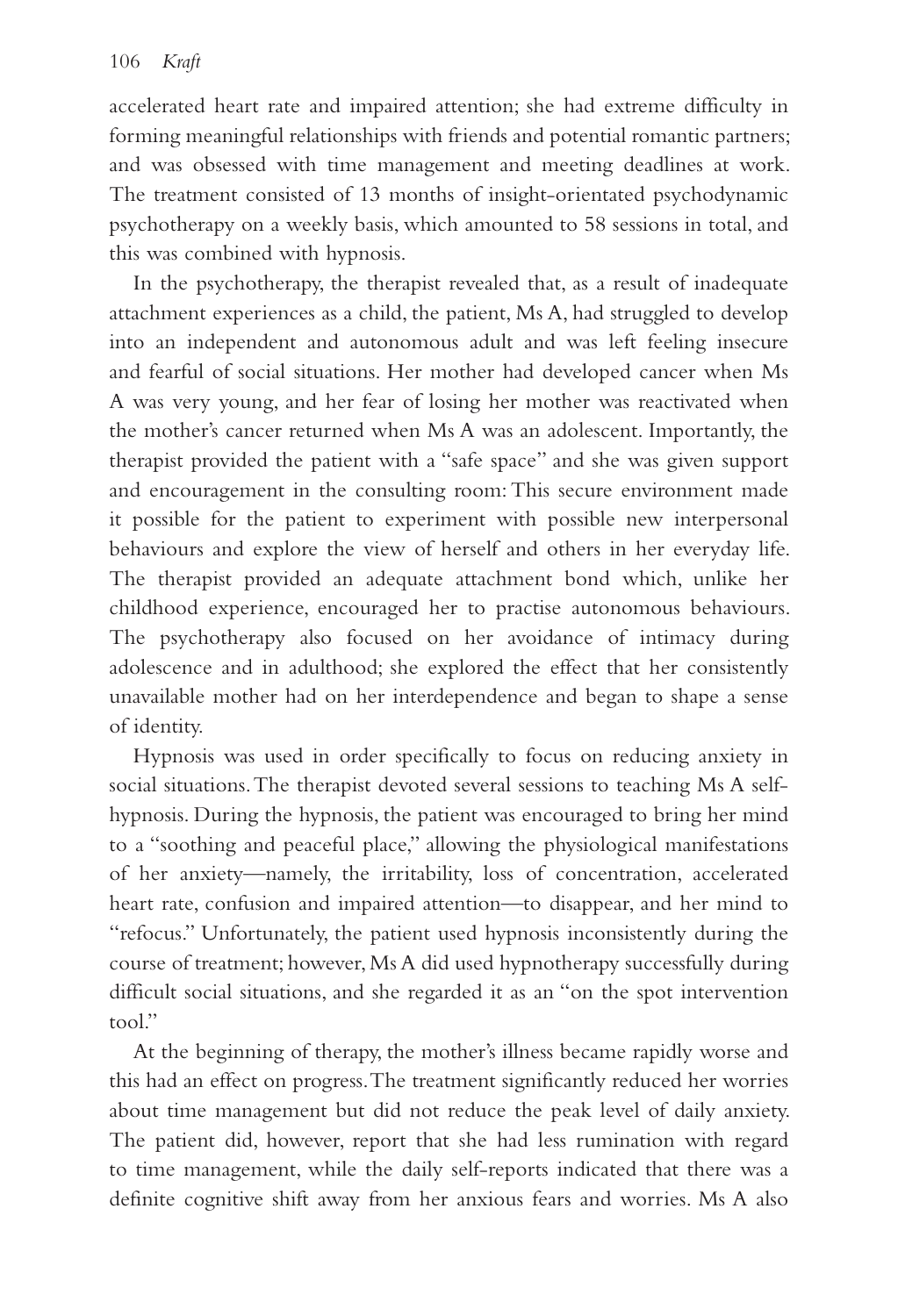said that she had begun to place her own needs before other people's needs and felt that her behaviour was "less distressing": In the past, she felt unable to be forward with other people about her needs and preferences, but she was now able to communicate more successfully with others and to be consistently more "open." This resulted in a shift in her ability to trust others and, with the addition of hypnotic intervention, provided her with increased confidence in social situations.

## **COMMENT**

In the case studies reported in this paper, the main focus of the treatment was to establish the source of the phobia through the process of psychotherapy and, in both social phobia and agoraphobia cases, this source was associated with early trauma or inadequate parenting. It was also necessary to consider the role that marital and/or parental figures played in effectively maintaining or perpetuating the condition (Hand & Lamontague, 1976). The efficacy of in vivo exposure therapy has been established (e.g., Jansson & Ost, 1982), and it is recommended that clinicians incorporate in vivo desensitization into the treatment program using a hierarchy of anxiety-provoking situations—this work can be done between sessions.

The Milne study (1988) showed how helpful it was for patients to receive help from other people: Indeed, the patient in this study benefited significantly from the encouragement of her colleagues in the support group. Unfortunately, few support groups of this type exist; however, if group therapy is not available, it is important for patients to feel that they are not alone (Clarke & Jackson, 1983), and, as was the case in the Hobbs (1982) study, to be given education so that they can understand the physiological changes that take place during a panic attack.

Hypnosis is a powerful adjunct to therapy. The case studies presented here demonstrate that it has been highly effective in helping patients (a) to explore feared situations in a safe environment; (b) to reduce anxiety using desensitization; (c) to gain more control using anchoring, fantasy techniques and autogenic training; (d) to enhance coping strategies using ego strengthening and breathing techniques; and (e) to reduce affect using television screen imagery. Age regression (f) was also employed effectively to help a patient to address, and come to terms with, inner conflicts and traumatic events in early childhood. Finally, carefully designed audiotapes were employed to encourage two patients to practise self-hypnosis at home, and this had the effect of enhancing treatment outcome.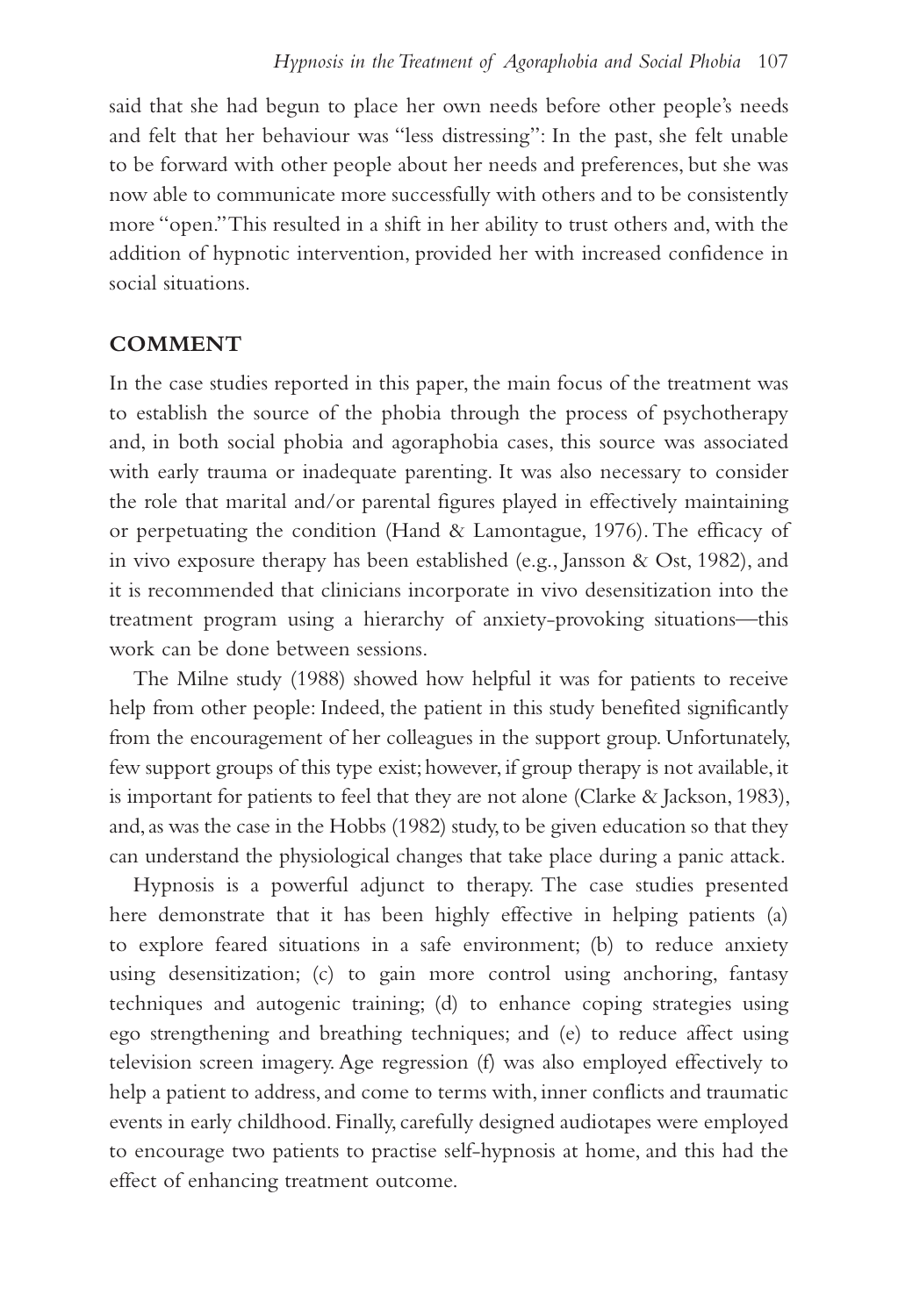#### 108 *Kraft*

The use of hypnotherapy in clinical practice offers are more rapid and cost effective treatment for social phobia and agoraphobia, and it is recommended that it be used in conjunction with psychodynamic psychotherapy and/or in vivo exposure therapy.

#### **REFERENCES**

- American Psychiatric Association. (1980). *Diagnostic and statistical manual of mental disorders* (3rd ed.). Washington, DC: Author.
- American Psychiatric Association. (1994). *Diagnostic and statistical manual of mental disorders* (4th ed.). Washington, DC: Author.
- Baker, E., & Nash, M. R. (2008). Psychoanalytic approaches to clinical hypnosis. *The Oxford handbook of hypnosis: Theory, research and practice* (pp. 436–456). Oxford : Oxford University Press.
- Beck, A., & Emery, G. (1985). *Anxiety disorders and phobias: A cognitive perspective*. New York: Basic Books.
- Bowlby, J. (1999). *Attachment and Loss* (Vol. 1, 2nd ed.). New York: Basic Books.
- Buglass, D., Clarke, J., Henderson, A. S., Kreitman, N., & Presley, A. S. (1977). A study of agoraphobic housewives. *Psychological Medicine*, *7*, 73–86.
- Chambless, D. L. (1982). Characteristics of agoraphobia. In D. L. Chambless & A. J. Goldstein (Eds), *Agoraphobia: Multiple perspectives on theory and treatment* (pp. 1–18). New York: John Wiley.
- Chambless, D. L., & Goldstein, A. (Eds). (1982). *Agoraphobia: Multiple perspectives on theory and treatment*. New York: Wiley.
- Clarke, J. C., & Jackson, J. A. (1983). *Hypnosis and behavior therapy*. New York: Springer.
- Craske, M. (1999). *Anxiety disorders: Psychological approaches to theory and treatment*. Boulder, CO: Westview Press.
- Elkins, G., & Perfect, M. (2008). Hypnosis for health-compromising behaviors. In M. Nash and A. Barnier (Eds), *The Oxford handbook of hypnosis: Theory, research and practice* (pp. 225–282). Oxford: Oxford University Press.
- Ellis, A. (1980). Rational-emotive therapy and cognitive behavior therapy: Similarities and differences. *Cognitive Therapy and Research*, *4*, 325–340.
- Emmelkamp, P. M. G. (1980). Agoraphobics' interpersonal problems: Their role in the effects of exposure in vivo therapy. *Archives of General Psychiatry*, *37*, 1303–1306.
- Frankel, M. R., & Macfie, J. (2010). Psychodynamic psychotherapy with adjunctive hypnosis for social and performance anxiety and performance anxiety in emerging childhood. *Clinical Case Studies*, *9*, 294–308.
- Goldstein, A. J., & Chambless, D. L. (1978). A reanalysis of agoraphobia. *Behavior Therapy*, *9*, 47–59.
- Gruenewald, D. (1971). Agoraphobia: A case study in hypnotherapy. *International Journal of Clinical and Experimental Hypnosis*, *19*, 10–20.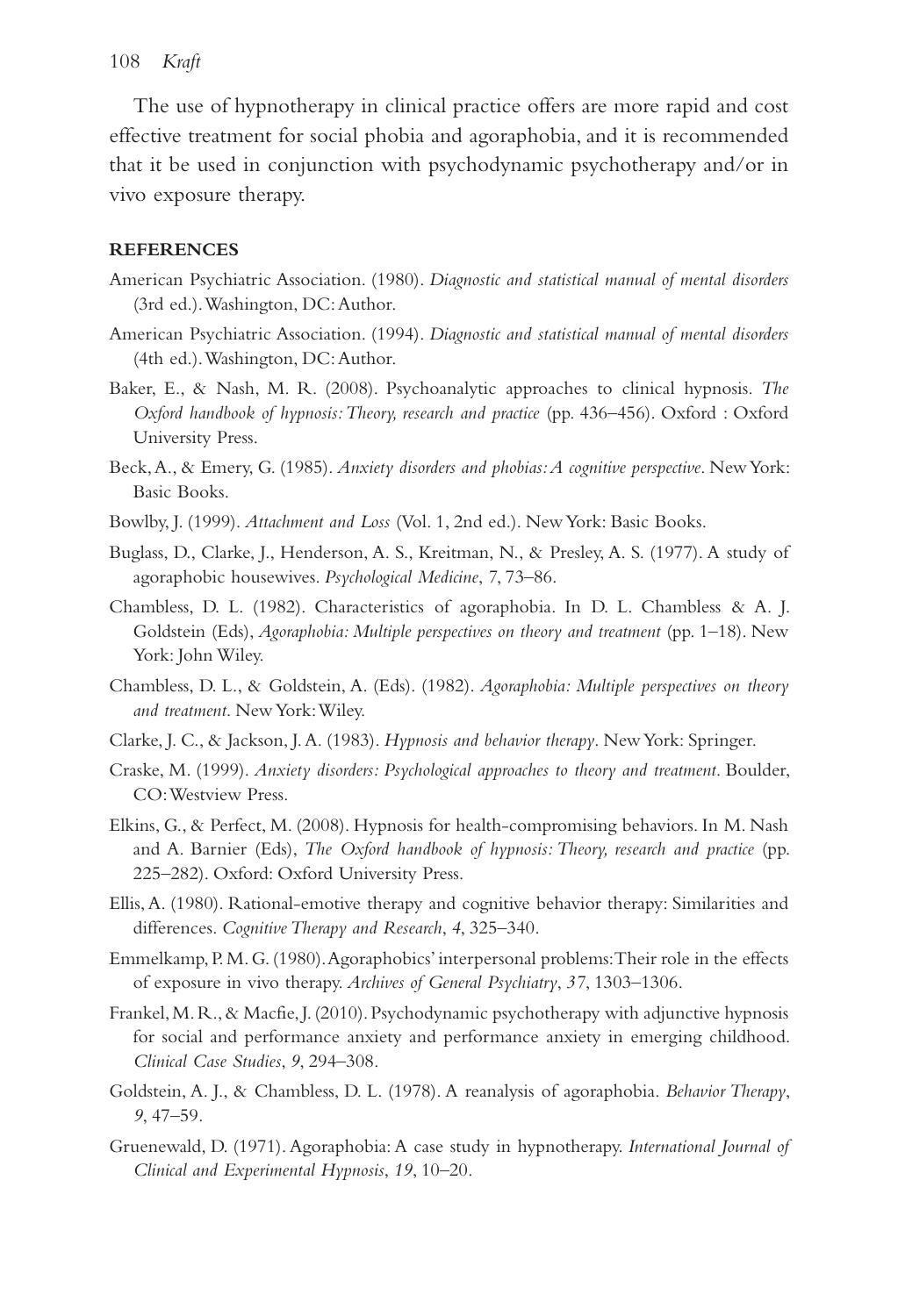- Hand, I., & Lamontague, Y. (1976). The exacerbation of interpersonal problems after rapid phobia-removal. *Psychotherapy: Theory, Research and Practice*, *13*, 405–411.
- Hobbs, M. (1982). A treatment program for agoraphobia with emphasis upon hypersuggestibility and sensitization. *Australian Journal of Clinical Hypnotherapy and Hypnosis*, *3*, 111–114.
- Jackson, H. J., & Elton, V. (1985). A multimodal approach to the treatment of agoraphobia: Four case studies. *Canadian Journal of Psychiatry*, *30*, 539–543.
- Jansson, L., & Ost, L. G. (1982). Behavioral treatments for agoraphobia. An evaluative review. *Clinical Psychology Review*, *2*, 311–336.
- Jencks, B. (1973). *Exercise manual for J. M. Schultz's Standard Autogenic Training and Special Formulas*, Salt Lake City, 1973.
- Katernadahl, D. A., & Realini, J. P. (1997). Quality of life and panic-related work disability in subjects with infrequent panic and panic disorder. *Journal of Clinical Psychiatry*, *58*, 153–158.
- Kohut, H. (1984). *How does analysis cure?* Chicago: University of Chicago Press.
- Kraft, D. (2011). Sharing experience: The waiting room. *The British Society of Clinical and Academic Hypnosis Newsletter* (in press).
- Kraft, T. (1967). Treatment of housebound housewife syndrome. *Psychotherapy and Psychosomatics*, *15*, 446–453.
- Kraft, T., & Kraft, D. (2004). Creating a virtual reality in hypnosis: A case of driving phobia. *Contemporary Hypnosis*, *21*, 79–85.
- Kraft, T., & Kraft, D. (2006). The place of hypnosis in psychiatry: Its applications in treating anxiety disorders and sleep disturbances. *Australian Journal of Clinical and Experimental Hypnosis*, *34*, 187–203.
- Langton, S. R., & Langton, C. H. (1983). *The answer within: A clinical framework of Ericksonian hypnotherapy*. New York: Brunner/Mazel.
- Leichsenring, F., Beutal, M., & Leibing, E. (2007). Psychodynamic psychotherapy for social phobia: A treatment manual based on supportive-expressive therapy. *Bulletin of the Menniger Clinic*, *71*, 56–84.
- Lipsett, L. (1998). Hypnosis in the treatment of social phobia. *Australian Journal of Clinical and Experimental Hypnosis*, *26*, 57–64.
- Leon, A. C., Portera, L., & Weissman, M. M. (1995). The social costs of anxiety disorders. *British Journal of Psychiatry*, *166* (Suppl. 27), 19–22.
- Luthe, W., & Schultz, J. H. (2001). *Autogenic therapy* (published 1969; republished 2001), Vol. 1. London: The British Autogenic Society.
- Marzillier, J. S., Lambert, C., & Kellett, J. (1976). A controlled evaluation of systematic desensitization and social skills training for socially inadequate psychiatric patients. *Behaviour Research and Therapy*, *14*, 225–238.
- Matthews, A. (1990). *Making Friends*. Singapore: Media Masters.
- Matthews, A. M., Johnston, D. W., Lancashire, M., Munby, M., Shaw, P. M., & Gelder, M. G. (1976). Imaginal flooding and exposure to real phobic situations: Treatment outcomes with agoraphobic patients. *British Journal of Psychiatry*, *129*, 362–371.